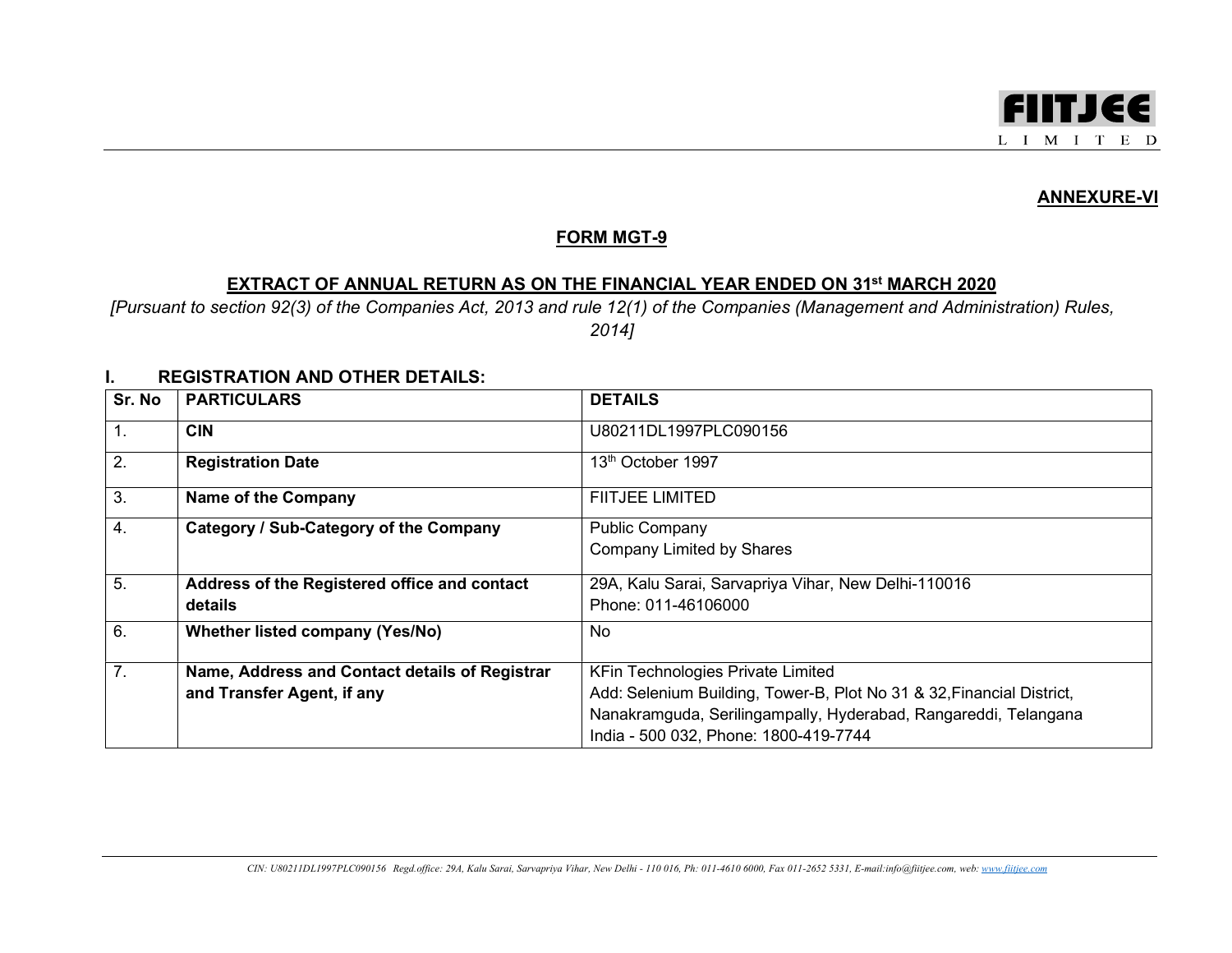

## II. PRINCIPAL BUSINESS ACTIVITIES OF THE COMPANY:

## All the business activities contributing 10 % or more of the total turnover of the Company shall be stated

| Sr. No | Name and Description of main products/ Services | NIC Code of the Product/<br>service | % to total turnover of the company |
|--------|-------------------------------------------------|-------------------------------------|------------------------------------|
|        | Academic tutoring services/ Education           | 85491                               | 100                                |

## III. PARTICULARS OF HOLDING, SUBSIDIARY AND ASSOCIATE COMPANIES:

| S. No          | <b>Name of the Company</b>                           | <b>Address of the Company</b>                                                                          | <b>CIN/GLN</b>        | Holding/<br>Subsidiary/ | $%$ of<br><b>Shares</b> | <b>Applicable</b><br><b>Section</b> |
|----------------|------------------------------------------------------|--------------------------------------------------------------------------------------------------------|-----------------------|-------------------------|-------------------------|-------------------------------------|
|                |                                                      |                                                                                                        |                       | <b>Associate</b>        | <b>Held</b>             |                                     |
| $\mathbf{1}$ . | FIITJEE USA Holding Inc.                             | 3411, Silverside Road, Suite<br>104, Tatnall Building,<br>Wilmington, Delaware, United<br>States-19810 | NА                    | Subsidiary              | 100                     | 2(87)(ii)                           |
| 2.             | <b>Megacosm Cognitions</b><br><b>Private Limited</b> | 57, Kalu Sarai, Begumpur,<br>Malviya Nagar, New Delhi -<br>110017                                      | U52609DL2016PTC301680 | Subsidiary              | 100                     | 2(87)(ii)                           |
| 3.             | <b>FIITJEE Franchise Network</b><br>Limited          | 29-A, Kalu Sarai, Sarvapriya<br>Vihar, New Delhi-110016                                                | U80903DL2002PLC115562 | Subsidiary              | 100                     | 2(87)(ii)                           |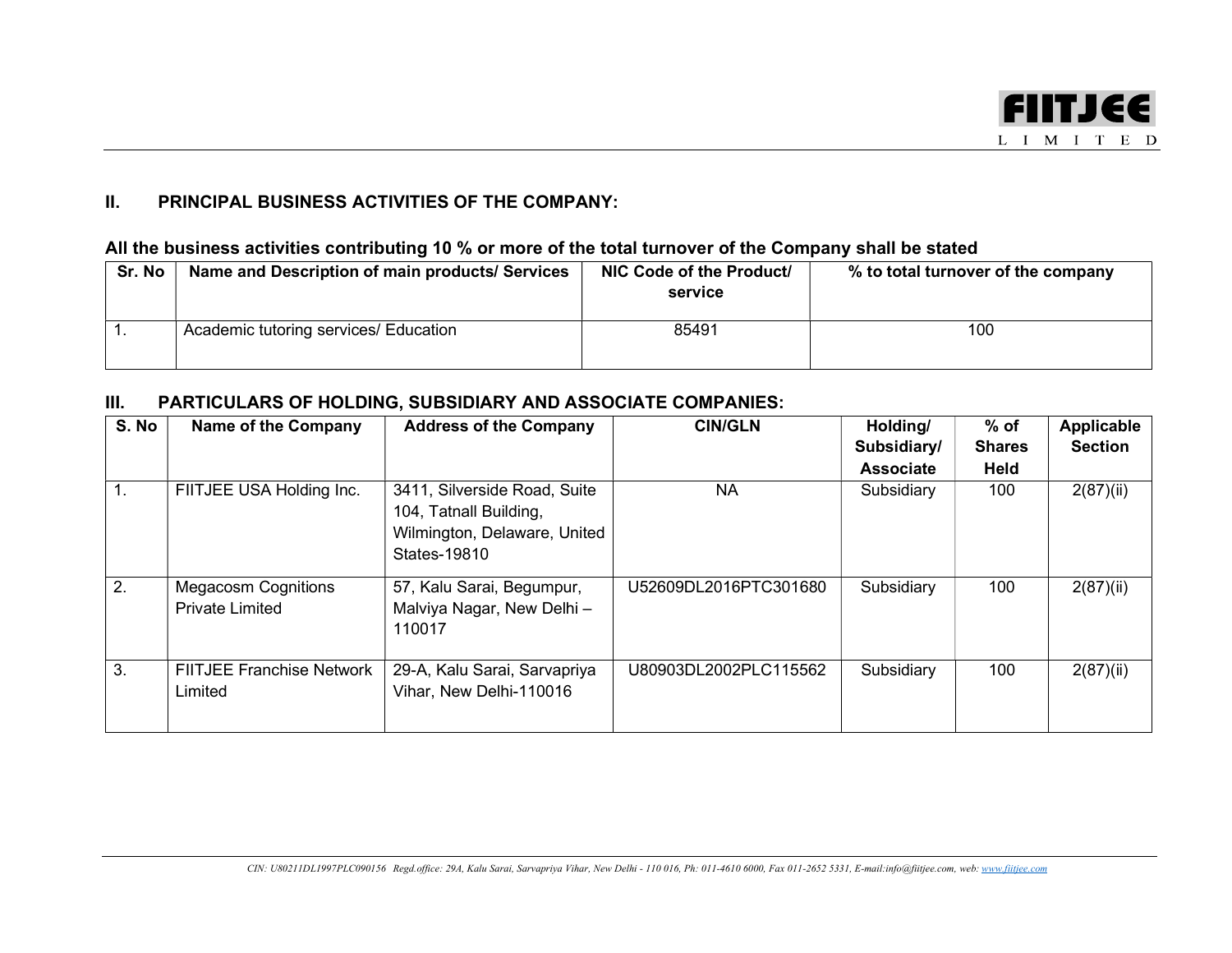

| $-4.$ | FIITJEE India W.L.L.                             | Regd. Office: Flat - 21,<br>Building- 1670, Road - 539,<br>E. Riffa-905, Kingdom of<br>Bahrain | ΝA                    | Subsidiary | 99.50 | 2(87)(ii) |
|-------|--------------------------------------------------|------------------------------------------------------------------------------------------------|-----------------------|------------|-------|-----------|
| -5.   | Winspark Innovations<br>Learning Private Limited | Regd. Office: C-406, Nirvana<br>Courtyard, Sector-50,<br>Gurgaon, Haryana-122018,<br>India     | U80904HR2017PTC068972 | Associate  | 28.71 | 2(6)      |

## IV. SHAREHOLDING PATTERN (EQUITY SHARE CAPITAL BREAKUP AS % TO TOTAL EQUITY

(I) Category wise Share Holding

| <b>Category of</b><br><b>Shareholders</b> | No. of Shares held at the beginning of<br>the year |                          |            | No. of Shares held at the end of the year |          |                |        | % Change<br>during the<br>year |
|-------------------------------------------|----------------------------------------------------|--------------------------|------------|-------------------------------------------|----------|----------------|--------|--------------------------------|
|                                           | Demat                                              | Physical                 | Total      | Demat                                     | Physical | Total          | $%$ of |                                |
|                                           |                                                    |                          |            |                                           |          |                | Total  |                                |
|                                           |                                                    |                          |            |                                           |          |                | Shares |                                |
| <b>A. PROMOTER</b>                        |                                                    |                          |            |                                           |          |                |        |                                |
| 1) Indian                                 |                                                    |                          |            |                                           |          |                |        |                                |
| a) Individual/HUF <sup>1</sup>            | $\,$                                               | 36,710,663               | 36,710,663 | 36,707,358                                | 3,305    | 36,710,663     | 86.32  | No Change                      |
| b) Central Govt                           |                                                    | $\overline{\phantom{0}}$ |            |                                           |          |                |        |                                |
| c) State Govt                             | $\,$                                               | $\blacksquare$           |            |                                           |          | $\blacksquare$ |        |                                |

<sup>&</sup>lt;sup>1</sup> Four Equity Shares are held by Four individuals (one each) as a nominee of Mr. Dinesh Kumar Goel and One Equity Share is held by one individual as a nominee of Mrs. Monila Goel.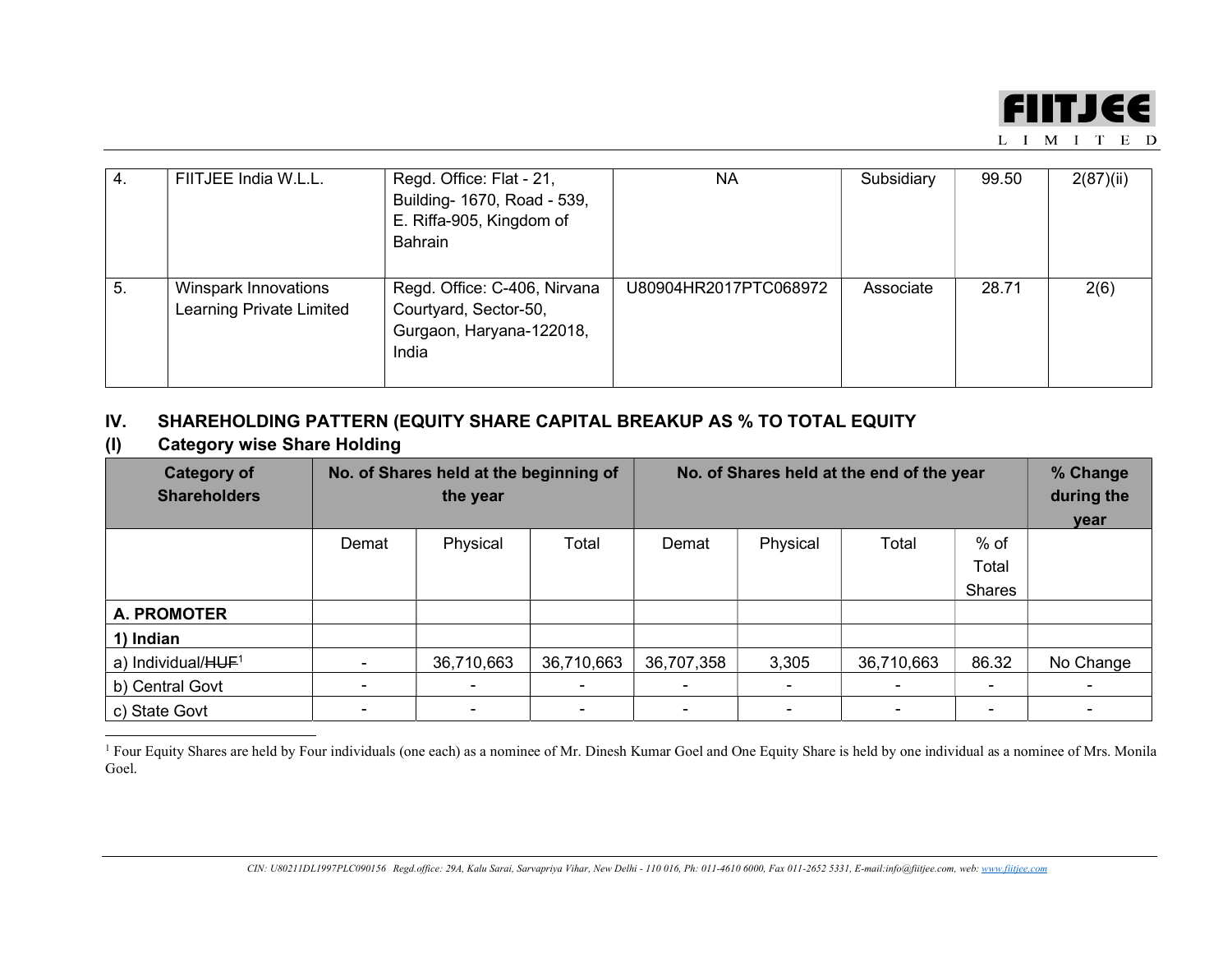

| d) Bodies Corp             |                              |                          |                          |                          |                          |                              |                          |                          |
|----------------------------|------------------------------|--------------------------|--------------------------|--------------------------|--------------------------|------------------------------|--------------------------|--------------------------|
| e) Banks/FI                | $\overline{\phantom{0}}$     |                          |                          |                          | $\overline{\phantom{0}}$ | $\blacksquare$               | $\overline{a}$           |                          |
| f) Any Other               | $\overline{\phantom{a}}$     |                          |                          |                          |                          |                              |                          |                          |
| Sub-Total(A)(1)            | $\overline{\phantom{a}}$     | 36,710,663               | 36,710,663               | 3,67,07,358              | 3,305                    | 36,710,663                   | 86.32                    | <b>No Change</b>         |
| 2.Foreign                  |                              |                          |                          |                          |                          |                              |                          |                          |
| a) NRIs-Individuals        | $\overline{\phantom{a}}$     | $\overline{\phantom{a}}$ | $\blacksquare$           | $\blacksquare$           | $\overline{\phantom{0}}$ | $\overline{\phantom{a}}$     | $\blacksquare$           | $\overline{\phantom{0}}$ |
| b) Other-Individuals       | $\overline{\phantom{a}}$     | $\overline{\phantom{a}}$ | $\overline{\phantom{0}}$ | $\overline{\phantom{a}}$ | $\overline{\phantom{0}}$ | $\blacksquare$               | $\overline{\phantom{a}}$ |                          |
| c) Bodies Corp.            | $\overline{\phantom{a}}$     | $\overline{\phantom{a}}$ | $\overline{\phantom{a}}$ | $\blacksquare$           | $\overline{\phantom{a}}$ | $\blacksquare$               | $\overline{\phantom{a}}$ |                          |
| d) Banks / Fl              | $\overline{\phantom{a}}$     | $\blacksquare$           | $\overline{\phantom{0}}$ | $\blacksquare$           | $\overline{\phantom{a}}$ | $\blacksquare$               | $\blacksquare$           |                          |
| e) Any Other               | $\overline{\phantom{a}}$     | -                        | $\blacksquare$           | $\blacksquare$           | $\overline{\phantom{a}}$ |                              | $\blacksquare$           |                          |
| Sub-Total (A)(2)           | $\overline{\phantom{a}}$     | $\overline{\phantom{0}}$ | $\blacksquare$           |                          |                          |                              |                          |                          |
| <b>B. PUBLIC HOLDING</b>   |                              |                          |                          |                          |                          |                              |                          |                          |
| 1.Institutions             |                              |                          |                          |                          |                          |                              |                          |                          |
| a) Mutual Funds            | $\blacksquare$               | $\overline{\phantom{a}}$ | $\overline{\phantom{0}}$ | $\blacksquare$           | $\overline{\phantom{0}}$ | $\blacksquare$               | $\overline{\phantom{a}}$ |                          |
| b) Banks / FI              | $\qquad \qquad \blacksquare$ | -                        | $\blacksquare$           | $\blacksquare$           | $\overline{\phantom{a}}$ |                              | $\blacksquare$           |                          |
| c)Central Govt             | $\overline{\phantom{a}}$     | -                        | $\blacksquare$           |                          |                          | $\qquad \qquad \blacksquare$ | $\overline{\phantom{0}}$ |                          |
| d)State Govt(s)            | $\overline{\phantom{a}}$     | $\blacksquare$           | $\overline{\phantom{a}}$ | $\blacksquare$           | $\overline{\phantom{a}}$ | $\qquad \qquad \blacksquare$ | $\overline{a}$           |                          |
| e) Venture Capital Funds   | $\overline{\phantom{a}}$     | $\overline{\phantom{a}}$ | $\blacksquare$           | $\overline{\phantom{a}}$ | $\overline{\phantom{a}}$ | $\blacksquare$               | $\overline{\phantom{0}}$ |                          |
| f) Insurance Companies     | $\blacksquare$               | $\blacksquare$           | $\blacksquare$           | $\blacksquare$           | $\blacksquare$           | $\blacksquare$               | $\overline{\phantom{a}}$ | $\blacksquare$           |
| $g)$ FIIs                  | $\overline{\phantom{a}}$     | $\overline{\phantom{a}}$ | $\overline{\phantom{a}}$ | $\blacksquare$           | $\overline{\phantom{0}}$ | $\blacksquare$               | $\overline{\phantom{a}}$ |                          |
| h) Foreign Venture Capital |                              |                          |                          |                          |                          |                              |                          |                          |
| Funds                      |                              |                          |                          |                          |                          |                              |                          |                          |
| i)Others (specify)         |                              |                          |                          |                          |                          |                              |                          |                          |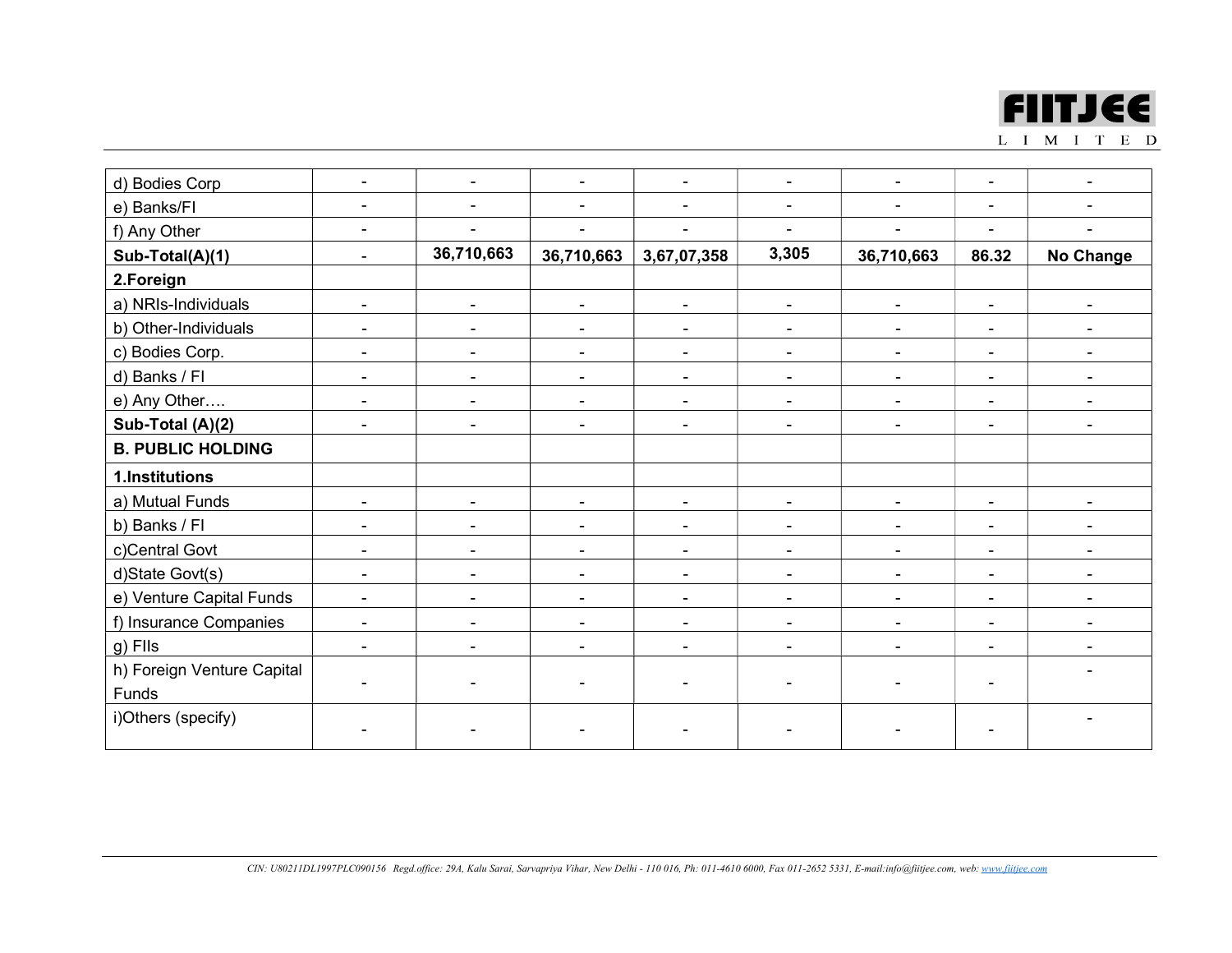

| Sub-total (B)(1)                    |            |            |            |           |             | $\qquad \qquad \blacksquare$ |                  |
|-------------------------------------|------------|------------|------------|-----------|-------------|------------------------------|------------------|
| 2. Non-Institutions                 |            |            |            |           |             |                              |                  |
| a) Bodies Corp.                     |            |            |            |           |             |                              |                  |
| (i) Indian                          |            |            |            |           |             |                              |                  |
| (ii) Overseas                       | 5,819,264  | 5,819,264  | 3,866,357  | 1,952,907 | 5,819,264   | 13.68                        | No Change        |
| b) Individuals                      |            |            |            |           |             |                              |                  |
| (i) Individual                      |            |            |            |           |             |                              |                  |
| shareholders holding                |            |            |            |           |             |                              |                  |
| nominal share -capital              |            |            |            |           |             |                              |                  |
| upto Rs. 1 lakh                     |            |            |            |           |             |                              |                  |
| (ii) Individual shareholders        | 200        | 200        |            | 200       | 200         | 0.0005                       | No Change        |
| holding nominal share               |            |            |            |           |             |                              |                  |
| capital in excess of Rs. 1          |            |            |            |           |             |                              |                  |
| lakh                                |            |            |            |           |             |                              |                  |
| c) Others (Specify)                 |            |            |            |           |             |                              |                  |
| Sub-total (B)(2)                    | 5,819,464  | 5,819,464  | 3,866,357  | 1,953,107 | 5,819,464   | 13.68                        | <b>No Change</b> |
| C) SHARES HELD BY                   |            |            |            |           |             |                              |                  |
| <b>CUSTODIAN FOR GDRS</b><br>& ADRS |            |            |            |           |             |                              |                  |
| <b>Grand Total</b>                  |            |            |            |           |             |                              | <b>No</b>        |
| $(A+B+C)$                           | 42,530,127 | 42,530,127 | 40,573,715 | 1,956,412 | 4,25,30,127 | 100                          | Change           |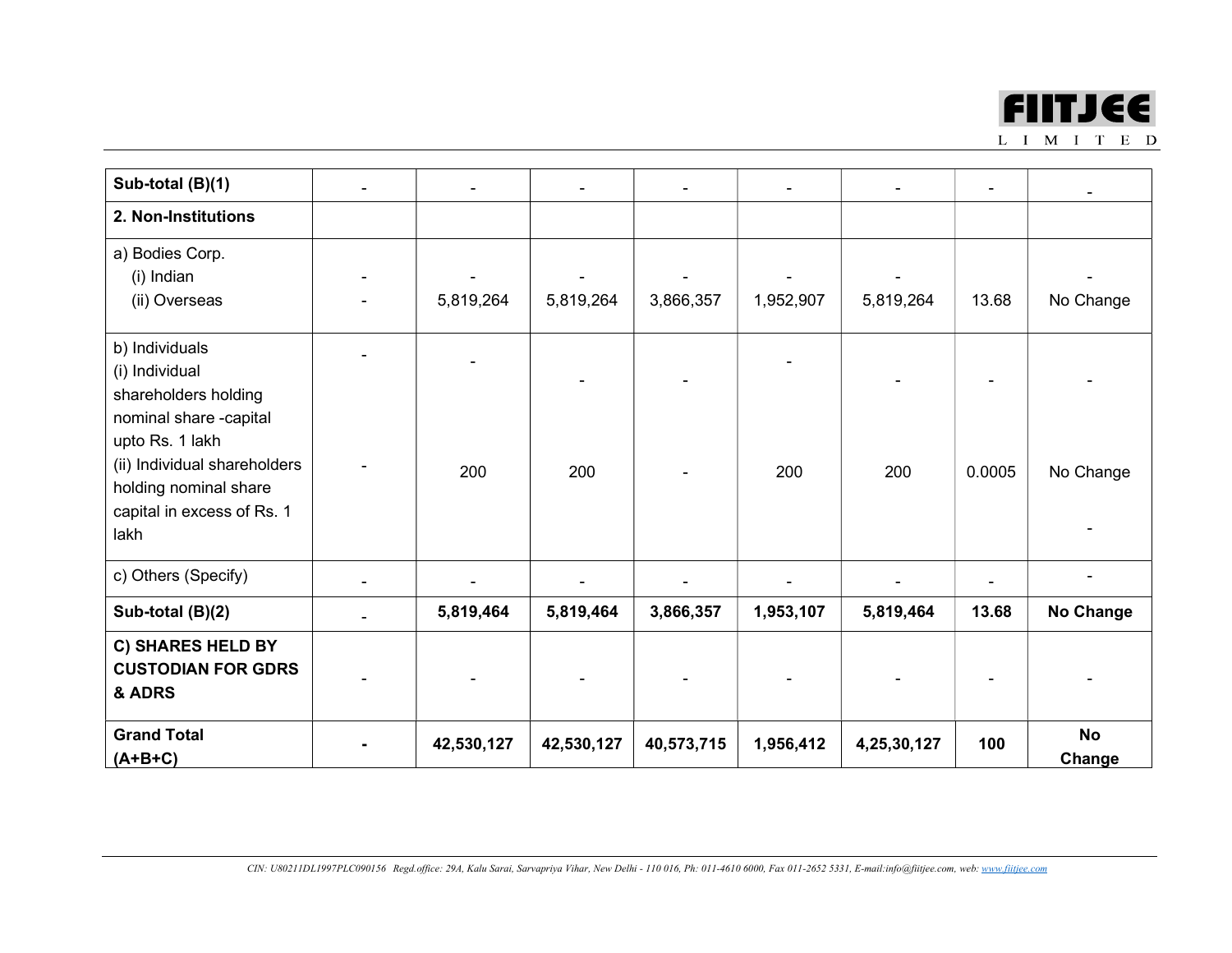

## (ii) Shareholding of Promoters

| S. No            | <b>Promoters Name</b>         |                | the Year   | Shareholding at the beginning of |               | Shareholding at the end of the Year |                          |                        |
|------------------|-------------------------------|----------------|------------|----------------------------------|---------------|-------------------------------------|--------------------------|------------------------|
|                  |                               |                |            |                                  |               |                                     |                          |                        |
|                  |                               | No. of         | % of total | %of Shares                       | No. of        | % of total Shares                   | %of                      | $\frac{0}{0}$          |
|                  |                               | <b>Shares</b>  | Shares     | Pledged /                        | <b>Shares</b> | of the company                      | <b>Shares</b>            | change in shareholding |
|                  |                               |                | of the     | encumbere                        |               |                                     | Pledged /                | during the year        |
|                  |                               |                | company    | d to total                       |               |                                     | encumber                 |                        |
|                  |                               |                |            | shares                           |               |                                     | red to total             |                        |
|                  |                               |                |            |                                  |               |                                     | shares                   |                        |
| $\overline{1}$ . | Mr. Dinesh Kumar              | 27,299,970     | 64.19      |                                  | 25,173,464    | 59.19                               |                          | 5.00                   |
|                  | Goel <sup>2</sup>             |                |            |                                  |               |                                     |                          |                        |
| $\overline{2}$ . | Late Mr. Kanti                | 4,274,600      | 10.05      |                                  |               |                                     |                          | 10.05                  |
|                  | Kumar Goyal <sup>3</sup>      |                |            |                                  |               |                                     |                          |                        |
| 3.               | Mrs. Lata Goel                | 32, 15, 293    | 7.56       |                                  | 32, 15, 293   | 7.56                                | $\overline{\phantom{a}}$ | <b>NA</b>              |
|                  |                               |                |            |                                  |               |                                     |                          |                        |
| $\overline{4}$ . | Mrs. Monila Goel <sup>4</sup> | 1,917,500      | 4.51       | $\overline{\phantom{a}}$         | 6,192,100     | 14.56                               | $\overline{\phantom{a}}$ | 10.05                  |
|                  |                               |                |            |                                  |               |                                     |                          |                        |
| $\overline{5}$ . | Mr. Kartikeya                 | $\blacksquare$ |            | $\blacksquare$                   | 2,126,506     | 5.00                                | $\blacksquare$           | 5.00                   |
|                  | Goel                          |                |            |                                  |               |                                     |                          |                        |
| 6.               | Mr. Naveen Goel               | 1,100          | 0.0026     |                                  | 1,100         | 0.0026                              |                          | <b>NA</b>              |
|                  |                               |                |            |                                  |               |                                     |                          |                        |
| $\overline{7}$ . | Mrs. Madhu                    | 1,100          | 0.0026     |                                  | 1,100         | 0.0026                              |                          | <b>NA</b>              |
|                  | Gupta                         |                |            |                                  |               |                                     |                          |                        |

<sup>&</sup>lt;sup>2</sup> Four Equity Shares of Mr. Dinesh Kumar Goel are being held by Four individuals (1 share each) as a nominee of Mr. Dinesh Kumar Goel<br><sup>3</sup> Late Mr. Kanti Kumar Goel had demised on 30<sup>th</sup> November 2018 whose Equity Shares

<sup>4</sup> One Equity Share of Monila Goel is being held by One individual as a nominee of Mr. Monila Goel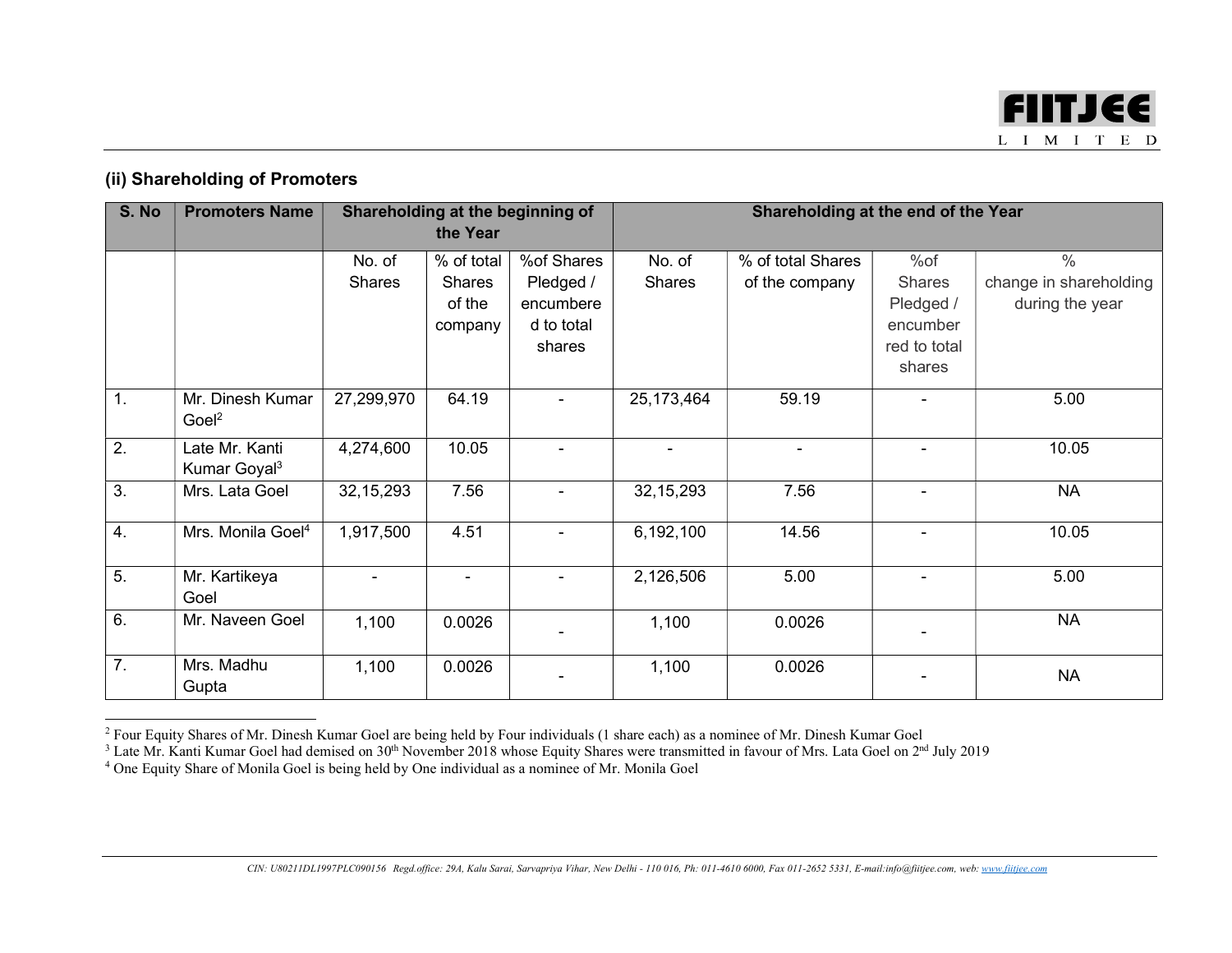

| Ms.<br><br>. v. | . Neha Gupta<br>100 | 0.0026<br>$\overline{\phantom{0}}$ | ,100 | .0026<br>. |  | <b>NA</b> |
|-----------------|---------------------|------------------------------------|------|------------|--|-----------|
|-----------------|---------------------|------------------------------------|------|------------|--|-----------|

(iii) Change in Promoter's Shareholding- Following changes have been done in the Promoters' shareholding during the period under review:

| Sr.<br><b>No</b> | For each shareholder                                                                                                                                                             | Shareholding at the beginning of the Year                                                                                                                   |                                        | <b>Cumulative Shareholding during the</b><br>Year |                                     |  |
|------------------|----------------------------------------------------------------------------------------------------------------------------------------------------------------------------------|-------------------------------------------------------------------------------------------------------------------------------------------------------------|----------------------------------------|---------------------------------------------------|-------------------------------------|--|
| Ъ.               | Late Mr. Kanti Kumar Goyal                                                                                                                                                       | <b>No. of Shares</b>                                                                                                                                        | % of total<br>Shares of the<br>Company | No. of Shares                                     | % of total shares<br>of the Company |  |
|                  | At the beginning of the year<br>01.04.2019                                                                                                                                       | 4,274,600                                                                                                                                                   | 10.05                                  | 4,274,600                                         | 10.05                               |  |
|                  | Date wise Increase / Decrease in<br>Shareholding during the year specifying<br>the reasons for increase / decrease (e.g.<br>allotment / transfer / bonus / sweat equity<br>etc): | 4,274,600<br>(the above shares have been<br>transferred by Late Mr. Kanti<br>Kumar Goyal to Mrs. Lata<br>Goel by way of transmission<br>on $2nd$ July 2019) | 10.05                                  | 0                                                 | 0.00                                |  |
|                  | At the End of the year (or on the date of<br>separation, if separated during the year)<br>31.03.2020                                                                             | 0                                                                                                                                                           | 0                                      | $\Omega$                                          | 0                                   |  |

| Sr.<br><b>No</b> | For each shareholder  | Shareholding at the beginning of the Year |                                               |               | <b>Cumulative Shareholding during the</b><br>Year |
|------------------|-----------------------|-------------------------------------------|-----------------------------------------------|---------------|---------------------------------------------------|
| Н.               | <b>Mrs. Lata Goel</b> | No. of Shares                             | % of total<br><b>Shares of the</b><br>Company | No. of Shares | % of total shares<br>of the Company               |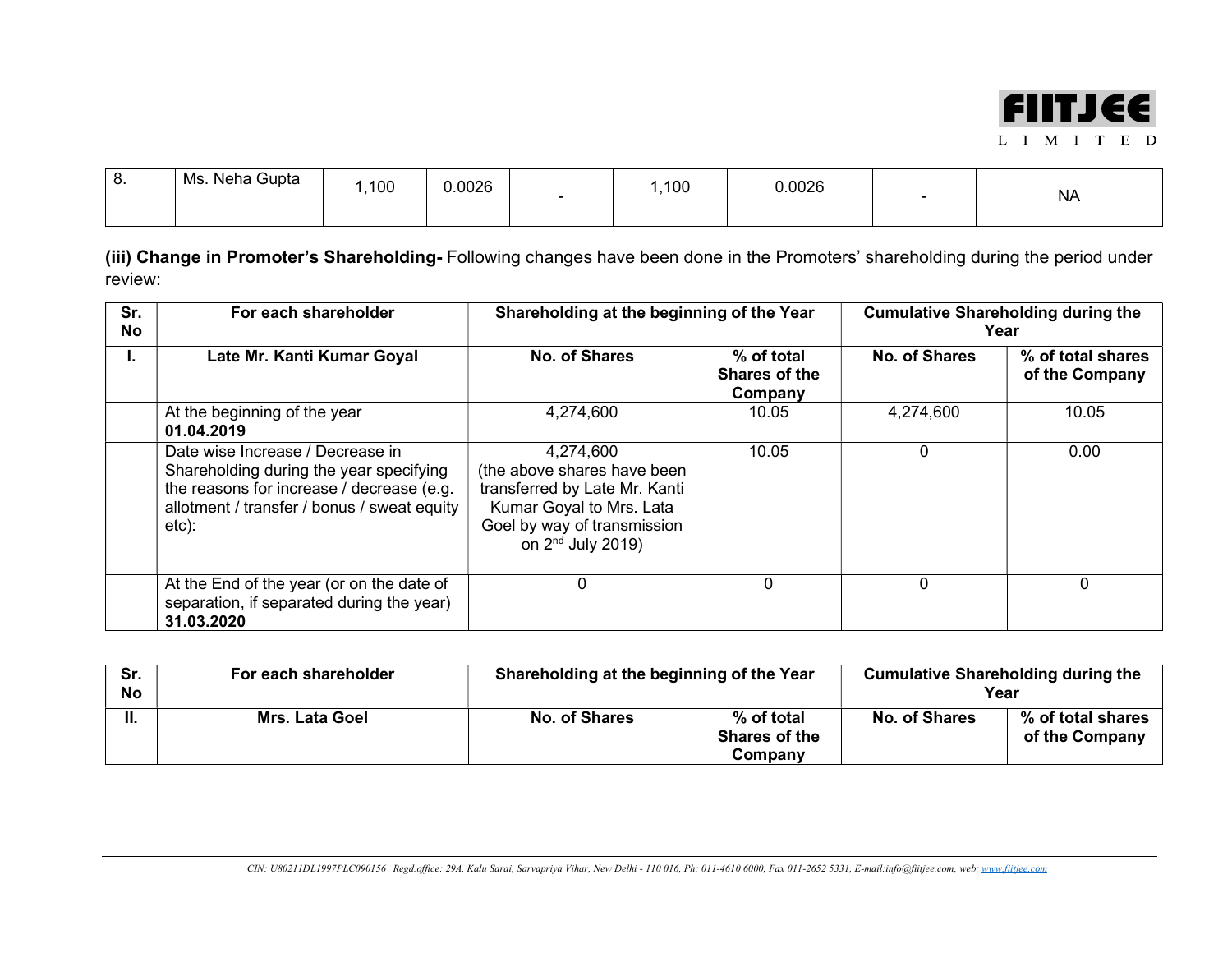

| At the beginning of the year<br>01.04.2019                                                                                                                                       | 3,215,293                                                                                                                                                                                                                                                                                                                 | 7.56  | 3,215,293 | 7.56 |
|----------------------------------------------------------------------------------------------------------------------------------------------------------------------------------|---------------------------------------------------------------------------------------------------------------------------------------------------------------------------------------------------------------------------------------------------------------------------------------------------------------------------|-------|-----------|------|
| Date wise Increase / Decrease in<br>Shareholding during the year specifying<br>the reasons for increase / decrease (e.g.<br>allotment / transfer / bonus / sweat equity<br>etc): | 4,274,600<br>(the above shares have been<br>transferred by Late Mr. Kanti<br>Kumar Goyal to Mrs. Lata<br>Goel by way of transmission<br>on 2 <sup>nd</sup> July 2019)<br>4,274,600<br>(the above shares have been<br>transferred by Mrs. Lata Goel<br>to Mrs. Monila Goel as a Gift<br>on 12 <sup>th</sup> December 2019) | 10.05 | 3,215,293 | 7.56 |
| At the End of the year<br>(or on the date of separation, if separated<br>during the year)<br>31.03.2020                                                                          | 3,215,293                                                                                                                                                                                                                                                                                                                 | 7.56  | 3,215,293 | 7.56 |

| Sr.<br>No | For each shareholder                       | Shareholding at the beginning of the Year |                                          | <b>Cumulative Shareholding during the</b><br>Year |                                     |
|-----------|--------------------------------------------|-------------------------------------------|------------------------------------------|---------------------------------------------------|-------------------------------------|
| III.      | <b>Mrs. Monila Goel</b>                    | No. of Shares                             | $%$ of total<br>Shares of the<br>Company | No. of Shares                                     | % of total shares<br>of the Company |
|           | At the beginning of the year<br>01.04.2019 | 1,917,500                                 | 4.51                                     | 1,917,500                                         | 4.51                                |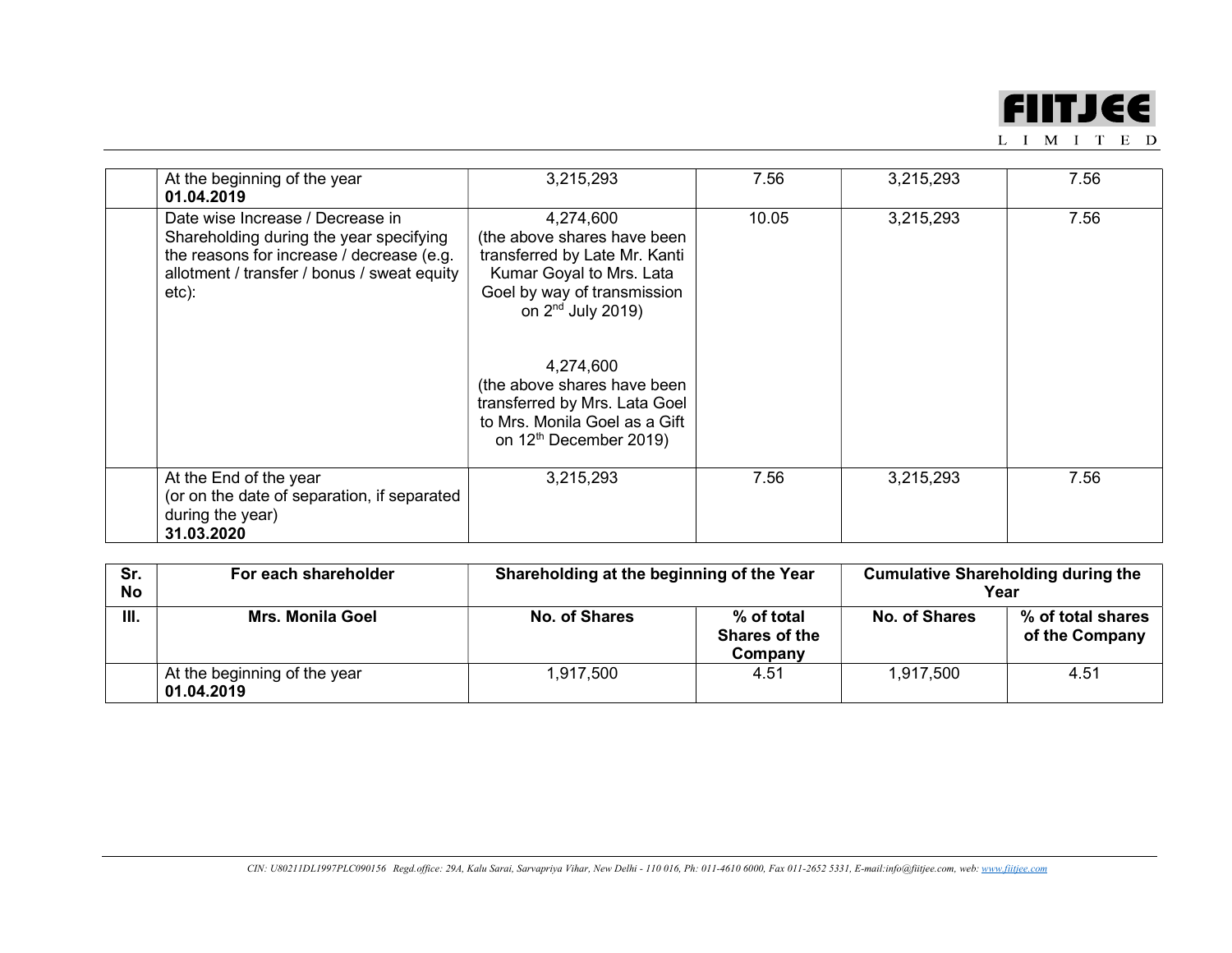

| Date wise Increase / Decrease in<br>Shareholding during the year specifying<br>the reasons for increase / decrease (e.g.<br>allotment / transfer / bonus / sweat equity<br>etc): | 4,274,600<br>(the above shares have been<br>transferred by Mrs. Lata Goel<br>to Mrs. Monila Goel as a Gift<br>on 12 <sup>th</sup> December 2019) | 10.05 | 6,192,100 | 14.56 |
|----------------------------------------------------------------------------------------------------------------------------------------------------------------------------------|--------------------------------------------------------------------------------------------------------------------------------------------------|-------|-----------|-------|
| At the End of the year<br>(or on the date of separation, if separated<br>during the year)<br>31.03.2020                                                                          | 6,192,100                                                                                                                                        | 14.56 | 6,192,100 | 14.56 |

| Sr.<br>No | For each shareholder                                                                                                                                                             | Shareholding at the beginning of the Year                                                                                                                   |                                        | <b>Cumulative Shareholding during the</b><br>Year |                                     |
|-----------|----------------------------------------------------------------------------------------------------------------------------------------------------------------------------------|-------------------------------------------------------------------------------------------------------------------------------------------------------------|----------------------------------------|---------------------------------------------------|-------------------------------------|
| IV.       | <b>Mr. Dinesh Kumar Goel</b>                                                                                                                                                     | No. of Shares                                                                                                                                               | % of total<br>Shares of the<br>Company | No. of Shares                                     | % of total shares<br>of the Company |
|           | At the beginning of the year<br>01.04.2019                                                                                                                                       | 27,299,970                                                                                                                                                  | 64.19                                  | 27,299,970                                        | 64.19                               |
|           | Date wise Increase / Decrease in<br>Shareholding during the year specifying<br>the reasons for increase / decrease (e.g.<br>allotment / transfer / bonus / sweat equity<br>etc): | 2,126,506<br>(the above shares have been<br>transferred by Mr. Dinesh<br>Kumar Goel to Mr. Kartikeya<br>Goel as a Gift on 7 <sup>th</sup> February<br>2020) | 5.00                                   | 25, 173, 464                                      | 59.19                               |
|           | At the End of the year<br>(or on the date of separation, if separated<br>during the year)<br>31.03.2020                                                                          | 25,173,464                                                                                                                                                  | 59.19                                  | 25,173,464                                        | 59.19                               |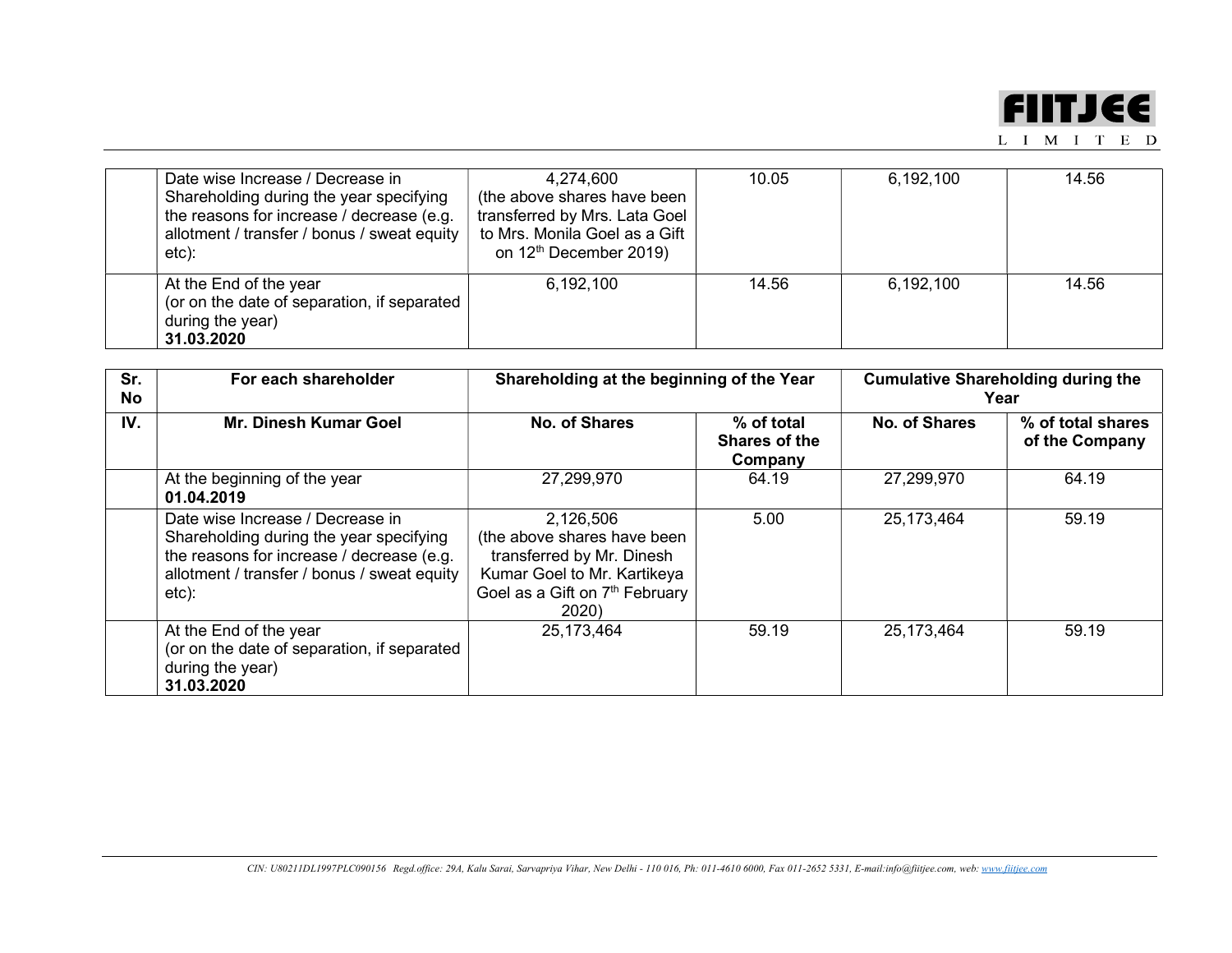

|  | VI |  | ) |
|--|----|--|---|
|  |    |  |   |

| Sr.<br>No | For each shareholder                                                                                                                                                             | Shareholding at the beginning of the Year                                                                                                                   |                                        | <b>Cumulative Shareholding during the</b><br>Year |                                     |
|-----------|----------------------------------------------------------------------------------------------------------------------------------------------------------------------------------|-------------------------------------------------------------------------------------------------------------------------------------------------------------|----------------------------------------|---------------------------------------------------|-------------------------------------|
| V.        | <b>Mr. Kartikeya Goel</b>                                                                                                                                                        | No. of Shares                                                                                                                                               | % of total<br>Shares of the<br>Company | No. of Shares                                     | % of total shares<br>of the Company |
|           | At the beginning of the year<br>01.04.2019                                                                                                                                       | 0                                                                                                                                                           |                                        | 0                                                 | 0                                   |
|           | Date wise Increase / Decrease in<br>Shareholding during the year specifying<br>the reasons for increase / decrease (e.g.<br>allotment / transfer / bonus / sweat equity<br>etc): | 2,126,506<br>(the above shares have been<br>transferred by Mr. Dinesh<br>Kumar Goel to Mr. Kartikeya<br>Goel as a Gift on 7 <sup>th</sup> February<br>2020) | 5.00                                   | 2,126,506                                         | 5.00                                |
|           | At the End of the year<br>(or on the date of separation, if separated<br>during the year)<br>31.03.2020                                                                          | 2,126,506                                                                                                                                                   | 5.00                                   | 2,126,506                                         | 5.00                                |

# (iv) Shareholding Pattern of top ten Shareholders (other than Directors, Promoters and Holders of GDRs and ADRs):

| <b>S. No.</b> | For Each of the Top 10 Shareholders                                                                    | Shareholding at the beginning of<br>the year |                                     | <b>Cumulative Shareholding during the</b><br>year |                                     |
|---------------|--------------------------------------------------------------------------------------------------------|----------------------------------------------|-------------------------------------|---------------------------------------------------|-------------------------------------|
|               | Matrix Partners India Investment Holdings, LLC                                                         | No. of shares                                | % of total shares<br>of the company | No. of shares                                     | % of total shares of<br>the company |
|               | At the beginning of the year<br>01.04.2019                                                             | 3,866,357                                    | 9.09                                | 3,866,357                                         | 9.09                                |
|               | Date wise Increase / Decrease in Shareholding during<br>the year specifying the reasons for increase / |                                              |                                     | 3,866,357                                         | 9.09                                |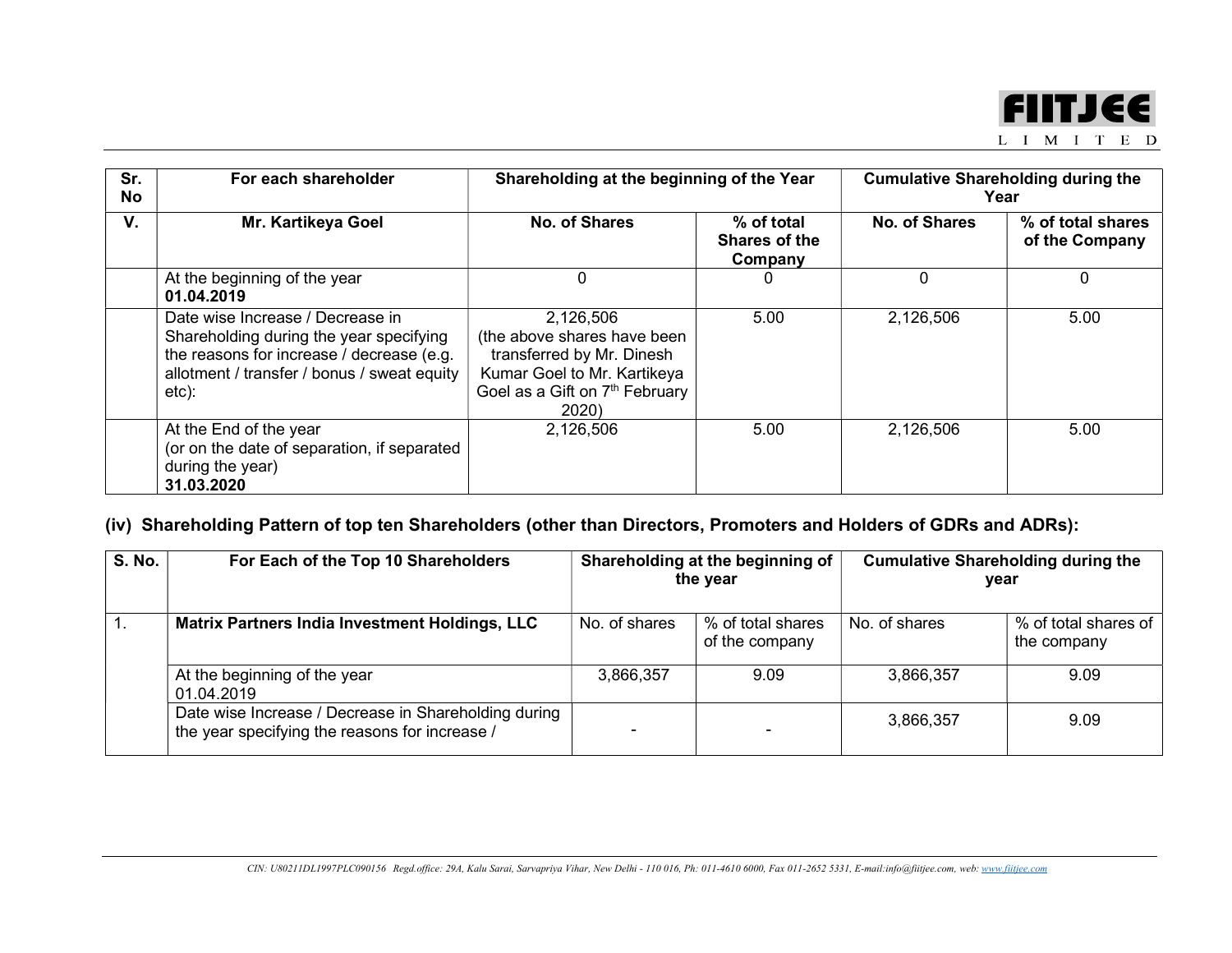

|    | decrease (e.g. allotment / transfer / bonus / sweat<br>equity etc):                                                                                                           |           |        |           |        |
|----|-------------------------------------------------------------------------------------------------------------------------------------------------------------------------------|-----------|--------|-----------|--------|
|    | At the End of the year (or on the date of separation, if<br>separated during the year)<br>31.03.2020                                                                          | 3,866,357 | 9.09   | 3,866,357 | 9.09   |
| 2. | Q Learn                                                                                                                                                                       |           |        |           |        |
|    | At the beginning of the year<br>01.04.2019                                                                                                                                    | 1,952,907 | 4.59   | 1,952,907 | 4.59   |
|    | Date wise Increase / Decrease in Shareholding during<br>the year specifying the reasons for increase /<br>decrease (e.g. allotment / transfer / bonus / sweat<br>equity etc): |           |        | 1,952,907 | 4.59   |
|    | At the End of the year (or on the date of separation, if<br>separated during the year)<br>31.03.2020                                                                          | 1,952,907 | 4.59   | 1,952,907 | 4.59   |
| 3. | Mr. Nitin Jain                                                                                                                                                                |           |        |           |        |
|    | At the beginning of the year<br>01.04.2019                                                                                                                                    | 200       | 0.0005 | 200       | 0.0005 |
|    | Date wise Increase / Decrease in Shareholding during<br>the year specifying the reasons for increase /<br>decrease (e.g. allotment / transfer / bonus / sweat<br>equity etc): |           |        | 200       | 0.0005 |
|    | At the End of the year (or on the date of separation, if<br>separated during the year)<br>31.03.2020                                                                          | 200       | 0.0005 | 200       | 0.0005 |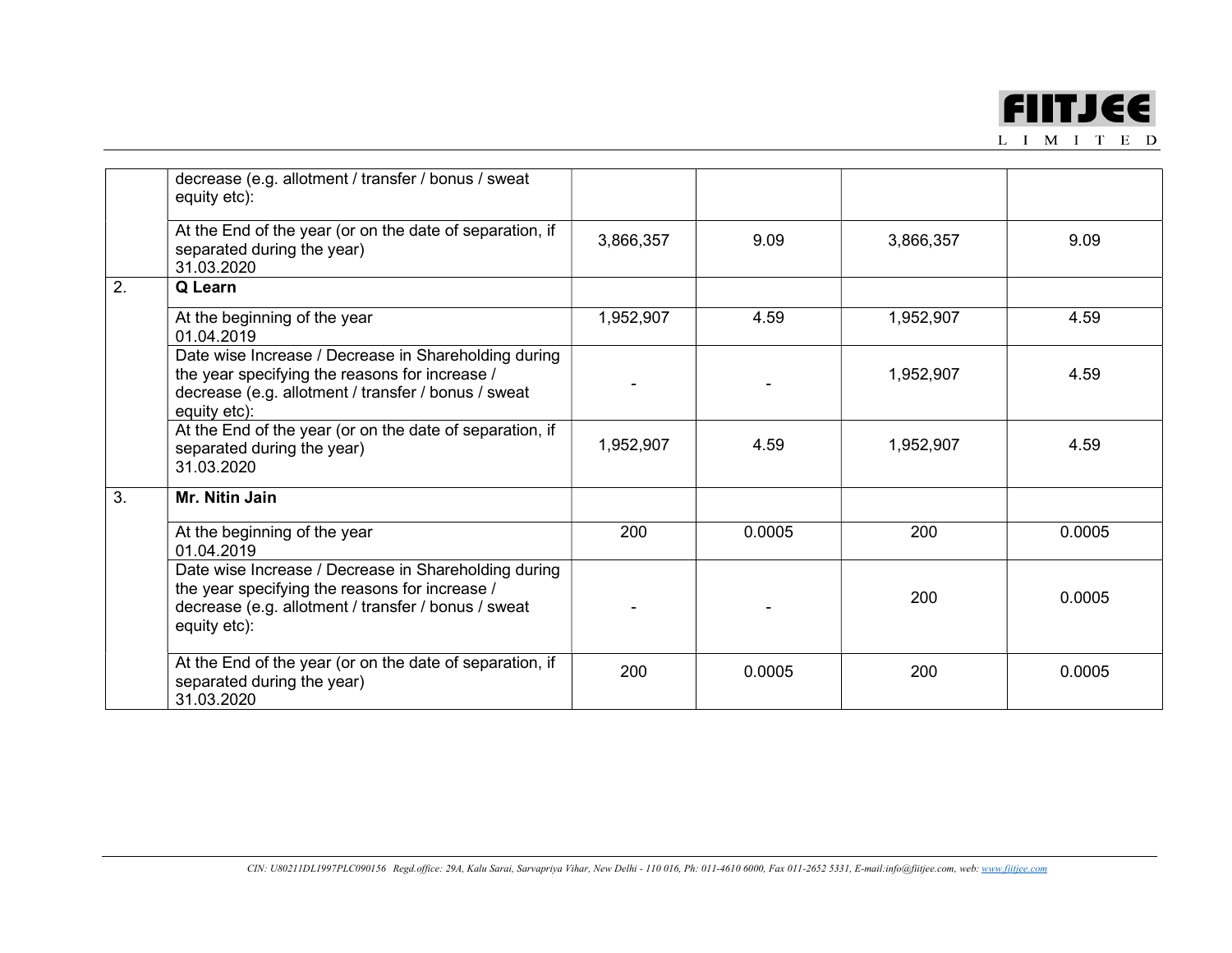

#### (v) SHAREHOLDING OF DIRECTORS AND KEY MANAGERIAL PERSONNEL: Sl. No. Shareholding at the beginning of the year Cumulative Shareholding during the year For Each of the Directors and KMP No. of shares We of total shares of the company No. of shares  $\frac{1}{2}$  % of total shares of the company 1 Mr. Dinesh Kumar Goel<sup>5</sup> At the beginning of the year 01.04.2019 27,299,970 64.19 27,299,970 64.19 Date wise Increase / Decrease in Shareholding during the year specifying the reasons for increase / decrease (e.g. allotment / transfer / bonus/ sweat equity etc.): 2,126,506 (the above shares have been transferred by Mr. Dinesh Kumar Goel to Mr. Kartikeya Goel as a Gift on 7<sup>th</sup> February 2020) 5.00 25,173,464 59.19 At the End of the year 31.03.2020 25,173,464 59.19 25,173,464 59.19 2 | Mrs. Monila Goel<sup>6</sup> At the beginning of the year 01.04.2019 1,917,500 4.51 1,917,500 4.51 Date wise Increase / Decrease in Shareholding during the year specifying the reasons for increase / decrease (e.g. allotment / transfer / bonus/ sweat equity etc.): 4,274,600 (the above shares have been transferred by Mrs. Lata Goel to Mrs. Monila Goel as a Gift 10.05 6,192,100 14.56

<sup>&</sup>lt;sup>5</sup> Four Equity Shares are being held by Mr. Partha Halder, Mr. Anil Gupta, Mr. Ram Lubhaya Trikha and Mr. Manish Anand (1 share each) as a Nominee of Mr. Dinesh Kumar Goel

<sup>&</sup>lt;sup>6</sup> One Equity Share is being held by Ms. Meetu Goswami as a Nominee of Mrs. Monila Goel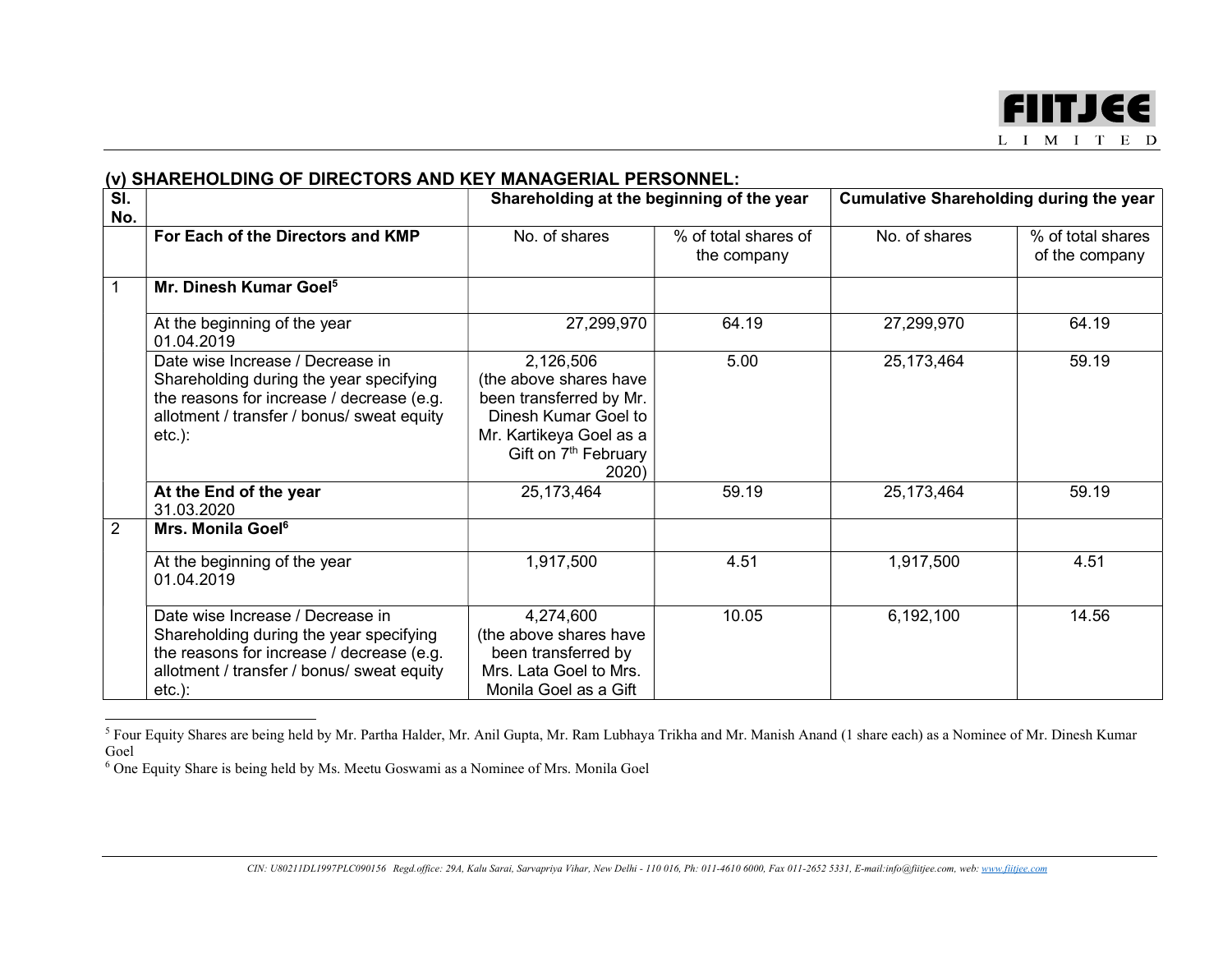

|                                      | on 12 <sup>th</sup> December<br>2019 |       |           |       |
|--------------------------------------|--------------------------------------|-------|-----------|-------|
| At the End of the year<br>31.03.2020 | 6,192,100                            | 14.56 | 6,192,100 | 14.56 |

## V. INDEBTEDNESS:

### (i) INDEBTEDNESS OF THE COMPANY INCLUDING INTEREST OUTSTANDING/ACCRUED BUT NOT DUE FOR PAYMENT (Amount in INR)

|                                                                                           |                                 |                       |                   | וריווי ווו וואטווראן            |
|-------------------------------------------------------------------------------------------|---------------------------------|-----------------------|-------------------|---------------------------------|
| <b>Particulars</b>                                                                        | <b>Secured Loan</b>             | <b>Unsecured Loan</b> | <b>Deposits</b>   | Total                           |
| Indebtedness at the beginning of the<br>financial year                                    |                                 |                       |                   |                                 |
| i) Principal Amount<br>ii) Interest due but not paid<br>iii) Interest accrued but not due | 1,205,143,652<br>916,552<br>Nil | Nil<br>Nil<br>Nil     | Nil<br>Nil<br>Nil | 1,205,143,652<br>916,552<br>Nil |
| Total (i+ii+iii)                                                                          | 1,206,060,204                   | Nil                   | Nil               | 1,206,060,204                   |
| Change in Indebtedness during the<br>financial year<br>- Addition<br>- Reduction          | Nil<br>368,524,897              | Nil<br>Nil            | Nil<br>Nil        | Nil<br>368,524,897              |
| Net Change [Increase/(Decrease)]                                                          | (368, 524, 897)                 | Nil                   | Nil               | (368, 524, 897)                 |
| Indebtedness at the<br>end of the financial year                                          |                                 |                       |                   |                                 |
| i) Principal Amount                                                                       | 836,865,045                     | Nil                   | Nil               | 836,865,045                     |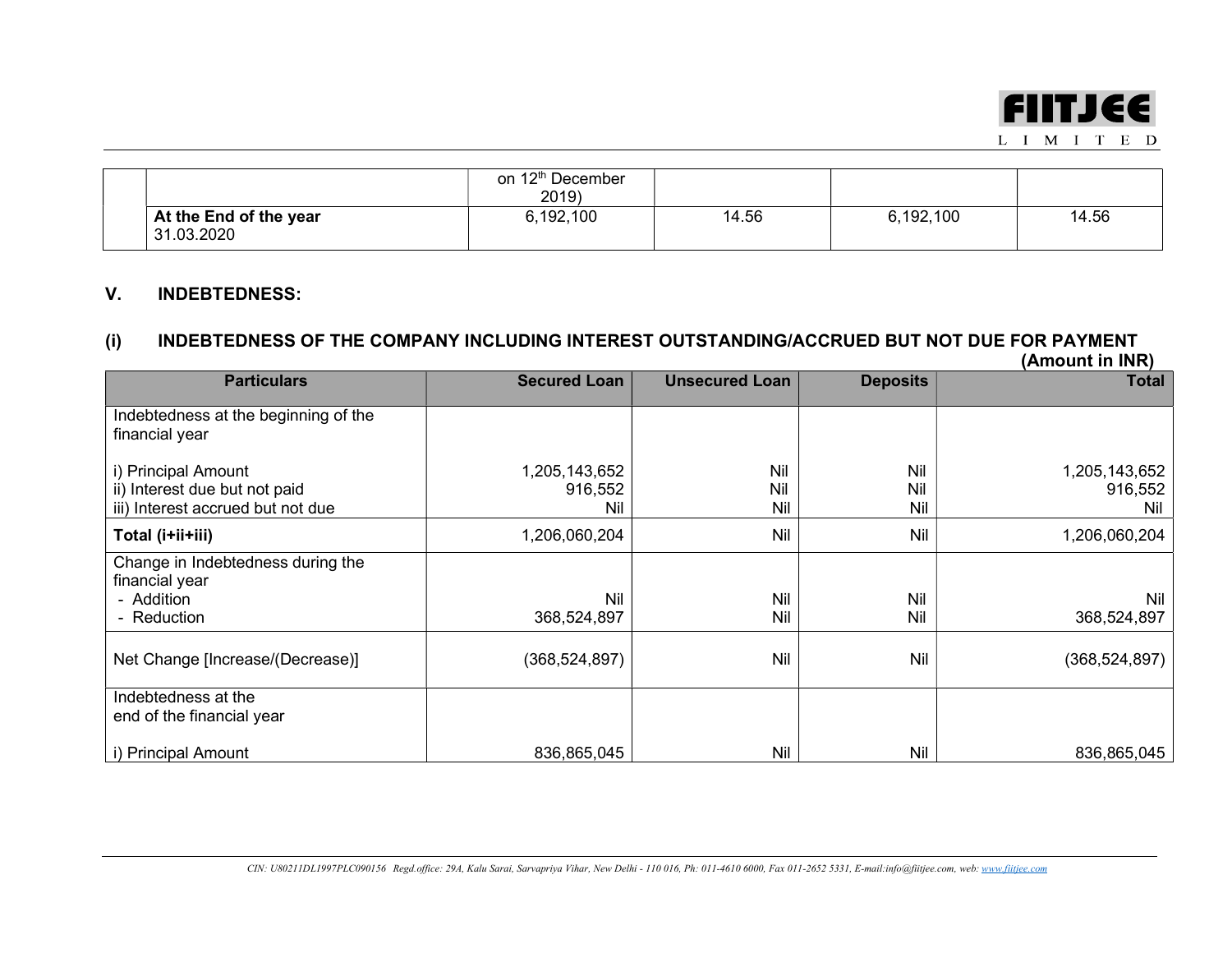

| ii) Interest due but not paid<br>iii) Interest accrued but not due | 670,263     | Nil<br>Nil | Nil<br>Nil | 670,263     |
|--------------------------------------------------------------------|-------------|------------|------------|-------------|
| Total (i+ii+iii)                                                   | 837,535,308 | Nil        | Nil        | 837,535,308 |

## VI. REMUNERATION OF DIRECTORS AND KEY MANAGERIAL PERSONNEL:

## (i) REMUNERATION TO MANAGING DIRECTOR, WHOLE-TIME DIRECTORS AND/OR MANAGER (Amount in INR)

| S.NO             | <b>PARTICULARS OF REMUNERATION</b>                                                                     | <b>NAME OF MD/WTD/MANAGER</b> | <b>TOTAL</b><br><b>AMOUNT</b> |                                  |             |
|------------------|--------------------------------------------------------------------------------------------------------|-------------------------------|-------------------------------|----------------------------------|-------------|
|                  |                                                                                                        | Mr. Dinesh Kumar<br>Goel (MD) | Mr. Partha Halder<br>(WTD)    | <b>Mrs. Monila Goel</b><br>(WTD) |             |
| $\mathbf{1}$ .   | Gross salary<br>(a) Salary as per provisions contained in section<br>17(1) of the Income-tax Act, 1961 | 119,938,800                   | 9,468,892                     | 59,938,800                       | 189,346,492 |
|                  | (b) Value of perquisites u/s 17(2) Income-tax Act,<br>1961                                             | 39,600                        |                               | 39,600                           | 79,200      |
|                  | (c) Profits in lieu of salary under section 17(3)<br>Income- tax Act, 1961                             |                               |                               |                                  |             |
| 2.               | <b>Stock Option</b>                                                                                    |                               |                               |                                  |             |
| 3.               | <b>Sweat Equity</b>                                                                                    |                               |                               |                                  |             |
| $\overline{4}$ . | Commission<br>as % of profit<br>Others, specify                                                        |                               |                               |                                  |             |
| 5.               | Others, please specify                                                                                 |                               |                               |                                  |             |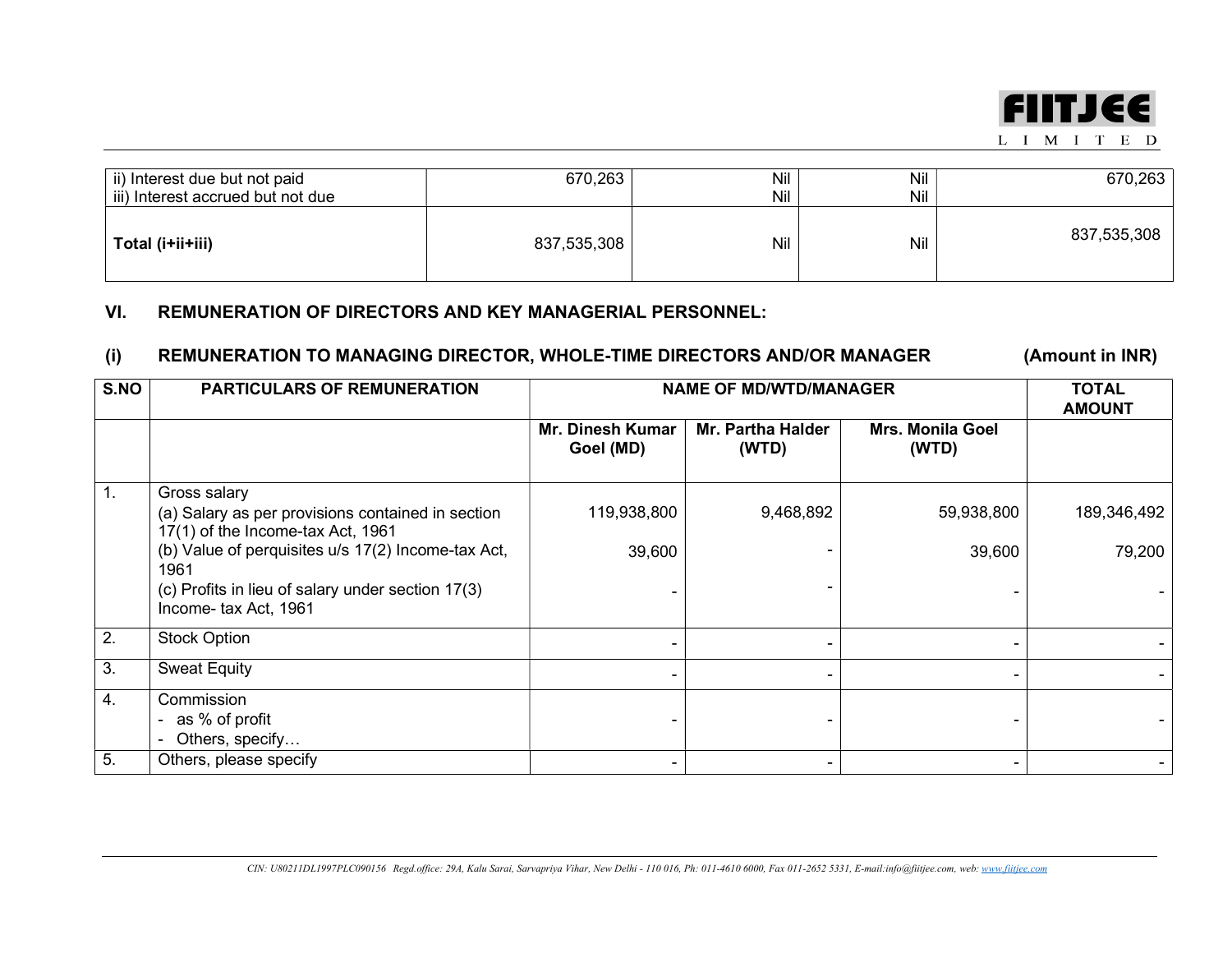

L I M I T E D

| Total (A)              | 119,978,400 | 9,468,892  | 59,978,400 | 189,425,692 |
|------------------------|-------------|------------|------------|-------------|
| Ceiling as per the Act | 120,000,000 | 20,160,000 | 60,000,000 | 200,160,000 |

## (ii) REMUNERATION TO OTHER DIRECTORS

|                  |                                                                                                                                      |                          |                        | (Amount in INR)        |
|------------------|--------------------------------------------------------------------------------------------------------------------------------------|--------------------------|------------------------|------------------------|
| S.NO             | <b>PARTICULARS OF REMUNERATION</b>                                                                                                   | <b>NAME OF DIRECTORS</b> | <b>TOTAL AMOUNT</b>    |                        |
|                  |                                                                                                                                      | Mr. Rajesh Mittal        | Mr. Sadhu Ram Bansal   |                        |
| 1.               | <b>Independent Directors</b><br>Fee for attending board meetings<br>· Commission<br>Others, please specify- Sitting Fees<br>- Others | 100,000<br>Nil<br>Nil    | 100,000<br>Nil<br>Nil  | 2,00,000<br>Nil<br>Nil |
|                  | Total (1)                                                                                                                            | 100,000                  | 100,000                | 2,00,000               |
| $\overline{2}$ . | <b>Other Non-Executive Directors</b><br>Fee for attending board committee meetings<br>$\cdot$ Commission<br>Others, please specify   | Nil<br>Nil               | Nil<br>Nil             | <b>Nil</b><br>Nil      |
|                  | Total (2)                                                                                                                            | Nil                      | Nil                    | Nil                    |
| 3.               | Total $(B) = 1+2$                                                                                                                    | 100,000                  | 100,000                | 2,00,000               |
|                  | Overall Ceiling as per the Act                                                                                                       | INR 1 Lakh per meeting   | INR 1 Lakh per meeting | INR 1 Lakh per meeting |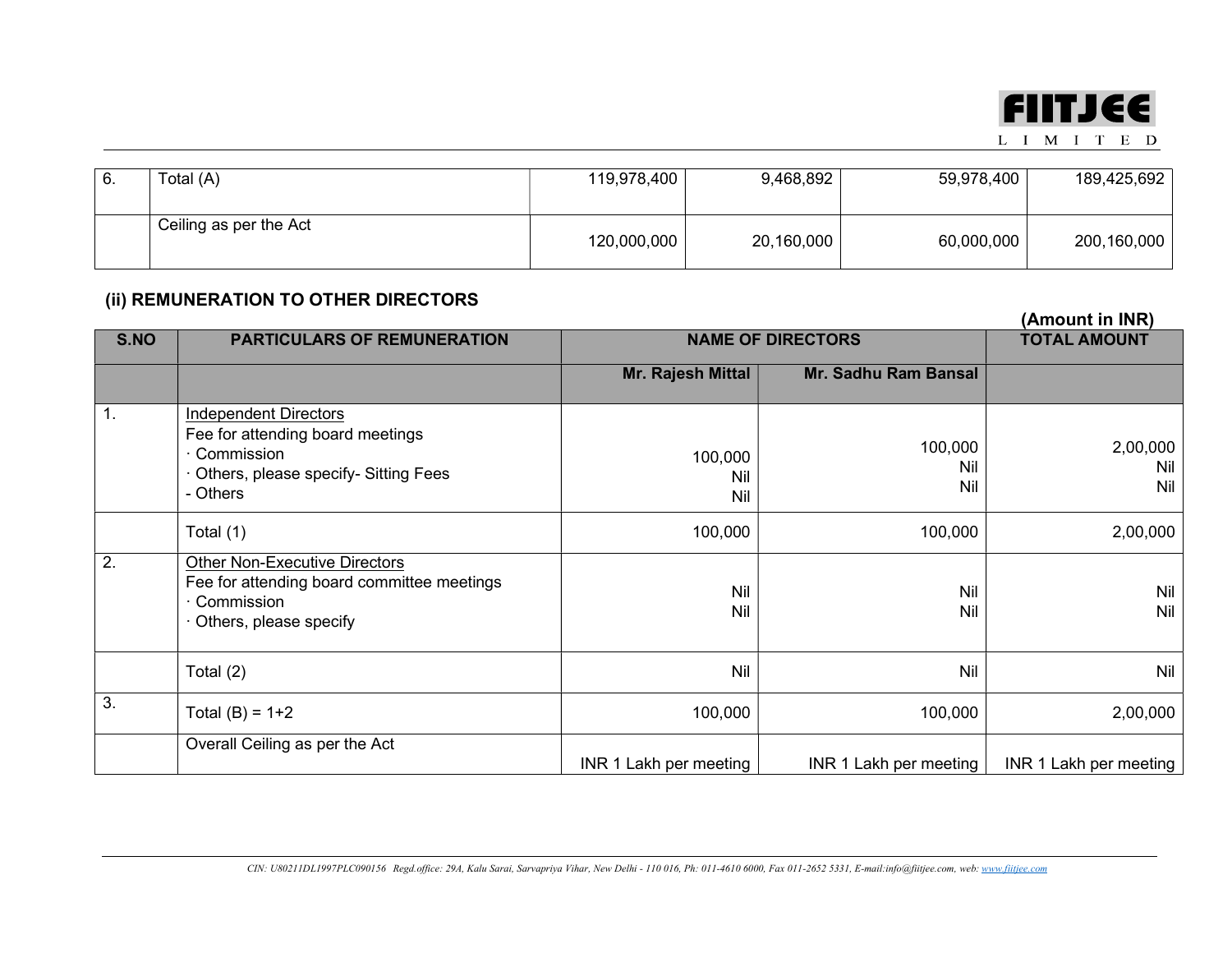

## (iii) REMUNERATION TO KEY MANAGERIAL PERSONNEL OTHER THAN MD / MANAGER /WHOLE TIME DIRECTOR

|                  |                                                                                                                                       |                          |                   | (Amount in INR)     |
|------------------|---------------------------------------------------------------------------------------------------------------------------------------|--------------------------|-------------------|---------------------|
| S.NO             | <b>PARTICULARS OF REMUNERATION</b>                                                                                                    | <b>DETAILS</b>           |                   |                     |
|                  |                                                                                                                                       | $\mathsf{CS}\phantom{0}$ | <b>CFO</b>        | <b>Total Amount</b> |
|                  |                                                                                                                                       | Ms. Anuradha Aggarwal    | Mr. Rajeev Babbar |                     |
| 1.               | Gross salary<br>(a) Salary as per provisions contained in section 17(1)<br>of the Income-tax Act, 1961                                | 1,187,528                | 6,344,632         | 7,532,160           |
|                  | (b) Value of perquisites u/s 17(2) Income-tax Act, 1961<br>(c) Profits in lieu of salary under section 17(3) Income-<br>tax Act, 1961 | 0<br>0                   |                   |                     |
| 2.               | <b>Stock Option</b>                                                                                                                   |                          |                   |                     |
| $\overline{3}$ . | <b>Sweat Equity</b>                                                                                                                   |                          |                   |                     |
| $\overline{4}$ . | Commission<br>as % of profit<br>Others, specify                                                                                       |                          |                   |                     |
| 5.               | Others, please specify                                                                                                                |                          |                   |                     |
| 6.               | Total (C)                                                                                                                             | 1,187,528                | 6,344,632         | 7,532,160           |